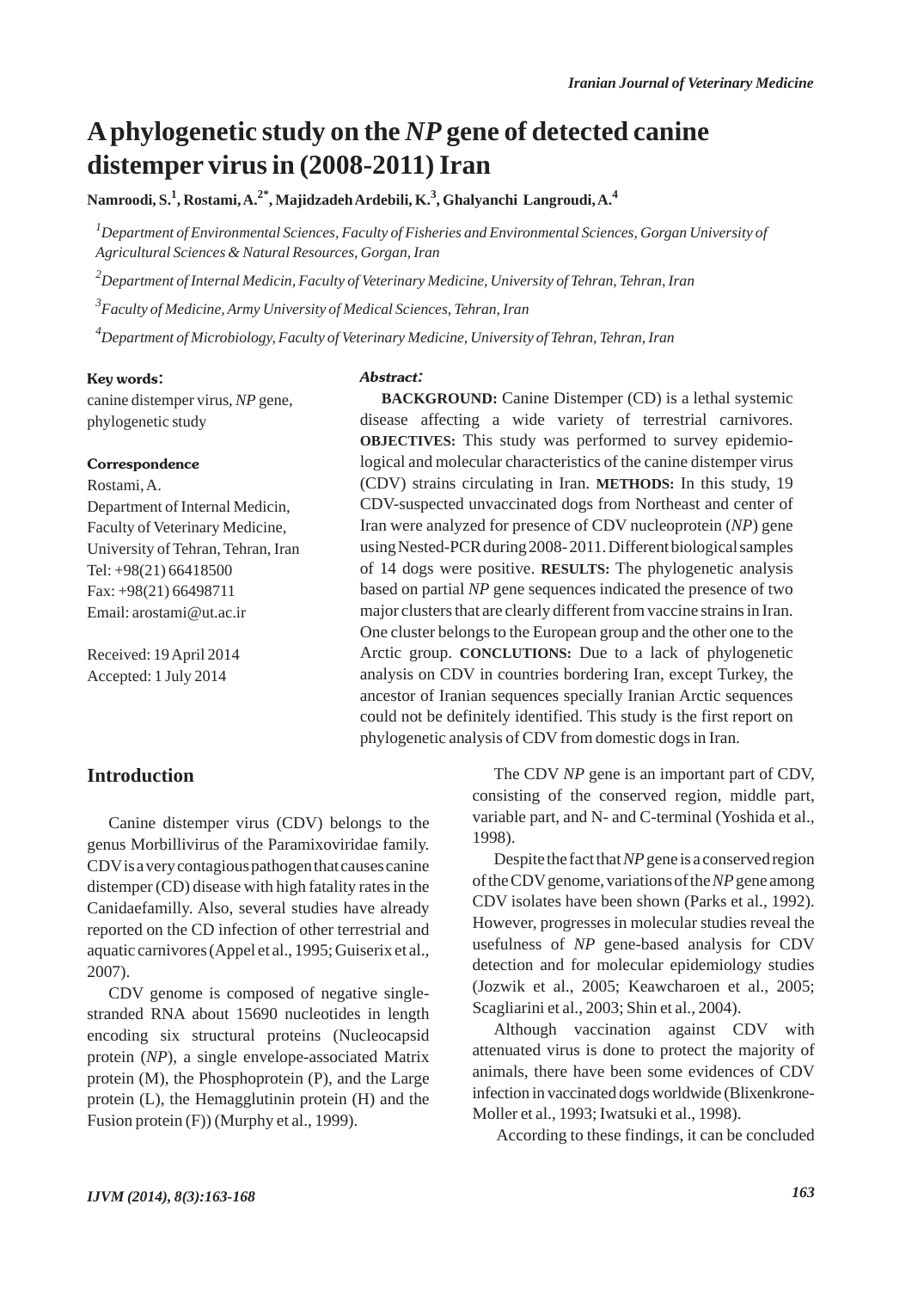that there may be antigenic differences between some wild CDV and vaccine strain (Harder et al., 1997).

Categorization of the genetic diversity of CDV can lead us to a better understanding of its appearance and epidemiology, and also facilitates development of more effective vaccine to prevent CDV spread in the world.

CDV infections are very common disease of domestic dogs in Iran; however, to date, no molecular studies have been done on CDV.

The present study aims to analyze the molecular phylogenetic of Iranian CDV genome based on partial nucleotide sequences of the *NP* gene for the first time in Iran.

### **Materials and Methods**

**Clinical specimen:** Samples taken from 19 unvaccinated rural dogs (16 living and 3 died dogs) showed representative symptoms of CD, such as fever, purulent ocular and nasal discharge, tonsillitis, bronchitis, and gastroenteritis. Neurological disturbances have not been diagnosed in the sample dogs.

The samples were submitted by veterinary medical teaching hospital of university of Tehran (Center of Iran) and local clinics of Golestan province (North- East of Iran) from 2008 to 2011. Clinical findings and histories, such as age, sex, vaccination, and breed have been recorded (data not shown)

Various biological specimens were screened for this study: whole blood ( $n=18$ ), Ocular swab ( $n=19$ ), serum ( $n= 18$ ), and tissue ( $n=3$ , lung, bladder, kidney, intestine and stomach).

Blood samples were poured into the EDTA tubes. 3 ml of blood were diluted 1:1 by phosphated buffered saline (PBS) and were gently mixed. 1 mg of homogenized internal tissue was kept in 1ml PBS (Ph 7.2), and Ocular discharges were wiped with sterilized cotton sticks and then eluted with 0.5 ml PBS (Ph 7.2). 2 ml of the serum were diluted 1:1 with PBS (Ph 7.2). The samples were kept in -70°C till they were used for the investigations.

**RNA extraction & cDNA synthesis:** Total RNA was extracted from all specimens by RNAextraction kit (Bioneer Co, South Korea) following the manufacturer's introductions. Vero cells were infected with Onderstepoort CDV(Ond-CDV). Vaccine

strain and ultra-pure water (Bioneer Co, South Korea) were used as positive and negative controls, receptively.

The RNA was reverse-transcribed into cDNA using two steps RT-PCR kit (Vivantis, Malaysia). The cDNA amplified was directly stored at -20°C until utilized for PCR.

**PCR and nested-PCR:** Two sets of primers specific for the CDV *NP* gene (with sequences obtained from GenBank) were elaborated and used in the study: CDV-1 (Forward) (5'- GGGTCGAAAGCTCAAGGAC -3') and CDV-2 (Reverse) (5'- CTGACACTAGCTGAGCCTCTTC -3'). This pair enabled amplification of 777-778bp regionand the second pair of primers CDVa (Forward) (5'-CCTGCTCGCTAAAGCAGTG-3') and CDVb (Reverse) (5'-CCCTCCCATGGAGTTTTCA-3') enabled the amplification of 520 bp region.

Primer pair CDV-1&CDV-2 were used for PCR as outer primers and pair CDVa&CDVb were used for Nested-PCR as inner primers

PCR with the use of outer primer (CDV-1 and CDV-2 primers) was performed in reaction mixture containing  $(25 \text{ ul})$ : 1  $\mu$ L  $(0.04 \text{ UnitUl-1})$  TaqDNA polymerase, 5 μLcDNA, 17 μL10X PCR master mix (Vivantis,Cat No: RTPL12, Malaysia), 1 μL 10mMdNTP, 1 μL (10 mM) each primers.

The reaction mixture was incubated at 95°C for 5 min. Amplification was performed in 35 cycles with denaturation at 95°C for 1 min, annealing at 47°C for 1 min and elongation at 72°C for 1 min. The final elongation was also accomplished at 72°C for 5 min.

Additionally, Nested-PCR was carried out with the use of internal set of primers (CDVa, CDVb) and 1 μL of the first PCR product as template. Nested-PCR thermocycler program was equal to the first round. The positive and negative CDV controls were included in each run of both detections (*NP*gene) and genotyping. Products were investigated under ultraviolet (UV) light after electrophoresis on a 1% ethidium bromide agarose gel with 100 bp ladder (Fermentas, Canada) as a DNAsize marker.

Four positive Nested-PCR results were purified using the Gel Purification kit (Bioneer, Cat No: K-3034, Korea). Purified DNA products were sequenced bi-directly using inner amplification primers in ABI 313 DNA sequencing devices (Seq Lab Co, Germany).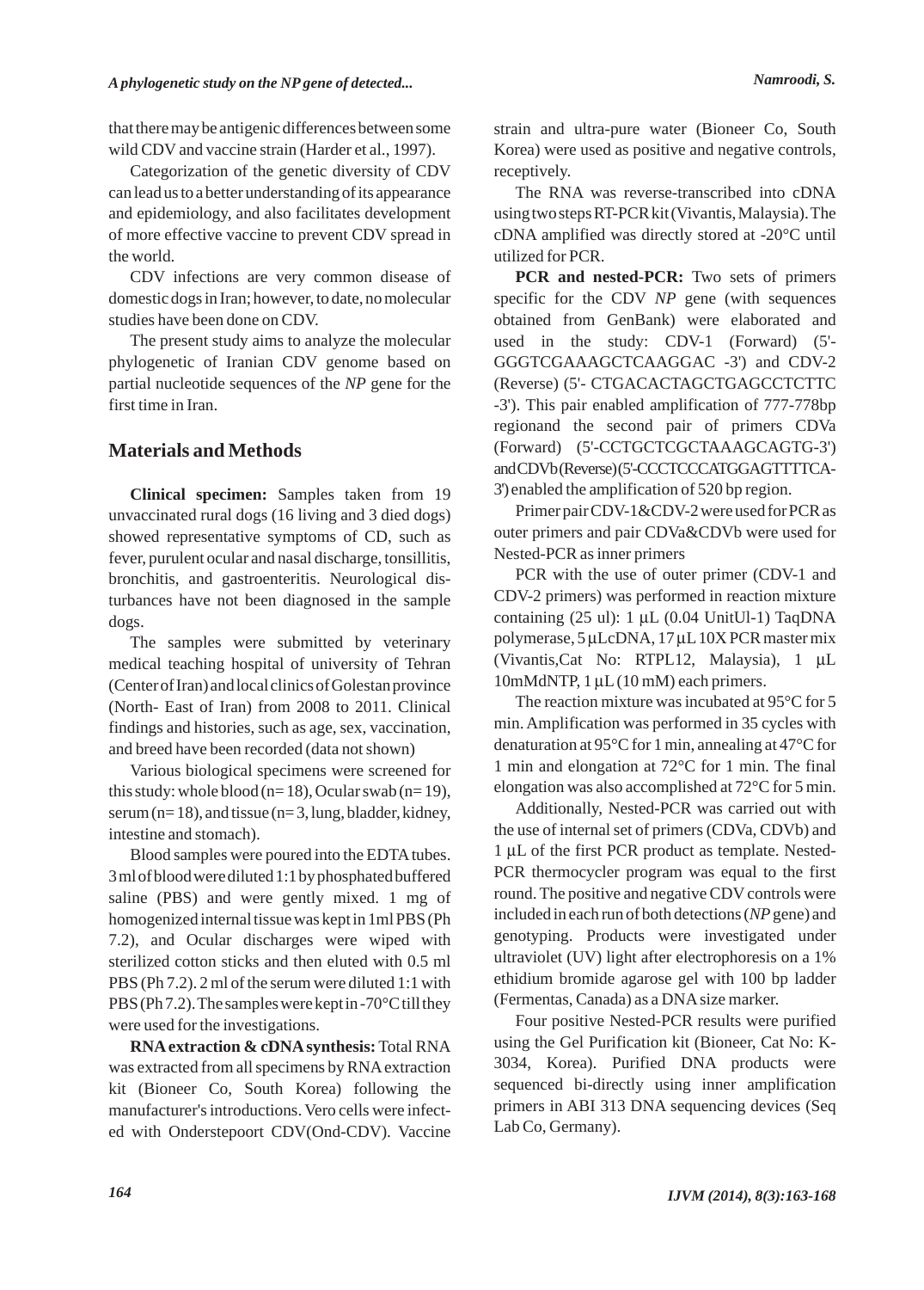

Figure 1. RT-Nested PCR results on agarose gel (1%) electrophoresis of different samples by outer and inner primer of *NP* gene: Lanes1: molecular marker (100-bp ladder); lanes 2: CDV Onderstepoort strain; lane 3: Suspected sample; lanes 4: Ultrapure water. Numbers on the left are molecular sizes (in base pairs).

**Phylogenic analysis:** The partial nucleotide sequences of the CDV *NP* gene were compared with submitted sequences in GenBank. Initially, the CDV sequences were checked over by the MEGA 4.0 software. The alignments were subsequently used as an input for phylogenetic analysis using MEGA.4.0 software. The phylogenetic tree was designed by the neighbor-joining technique and Distances values with a 1000 bootstrap replicates with MEGA 4.0 software (Thompson et al., 1994).

**Gene bank submission:** Four CDV strains identified in this study have been presented to GenBank and are available in the GenBank data base under accession numbers: JN941240-43.

#### **Results**

**Nested-PCR:** 14 samples out of 19 CDV expected dogs from Northeast and center of Iran were positive for canine distemper virus based on NestedPCR assay (Figure 1).

**Sequence and phylogenetic analysis:** Figure 2 displays the Iranian *NP* gene sequences in the distance Neighbor-Joining tree among CDV strains obtained from Gene Bank database. Iranian *NP* gene sequences from dogs with the numbers CDV N41, CDV N43, CDV N45, and CDV N44 demonstrated %93.46 to %98.46 homology to each other. In phylogenetic analysis, four identified Iranian sequences were divided into two known clusters: cluster A, dogs with the numbers CDV N41, CDV N43, CDV N45 and cluster B, the dog number CDV N44. Cluster A is closely related to the Arctic group, and cluster B is related to the European group. The highest genetic connection from %94.42 to %97.88 for the Iranian Arctic *NP* gene was found with *NP* gene sequences of a CDV strain identified in a breeding fox by Zeng et al. in China (Zeng et al., 2000).

The nucleotide similarity of Iranian *NP*sequences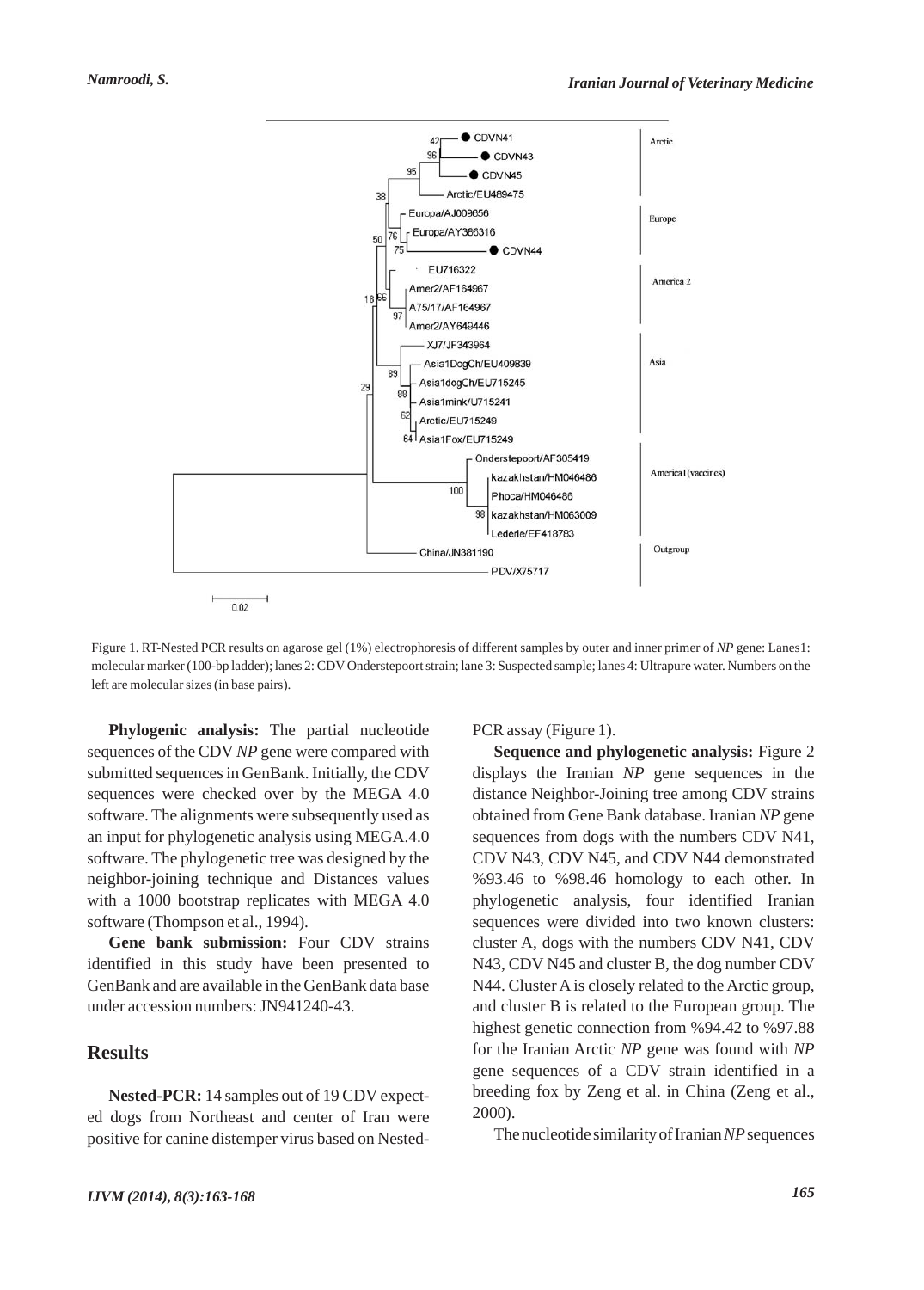

Figure 2. Phylogenetic analysis of *NP* gene of CDV from local and worldwide strains. GenBank Accession numbers are indicated in each strain.

reduces to %92.50% to %93.27 compared with that of the Ond-CDV strain (data not shown) (Gassen et al., 2000).

#### **Discussion**

Canine distemper virus (CDV) generates a lethal systemic infection disease in dogs and wildlife carnivores throughout the world (Greene et al., 2006). In this study, for the first time in Iran, partial sequences of the CDV *NP* gene (728bp and 520bp) were successfully identified and compared with other CDV lineages.

Sequence analysis of CDV strains is generally performed using different genetic targets, such as H, *NP*, and P genes (Castilho et al., 2007; Mochizuki et al., 1999; Pardo et al., 2005). Although the use of genetic targets has produced a large data set of CDV sequences, it has hindered uniform comparison of various CDV strains.

In general, CDV can be clustered into 6 major genetic lineages designated as America-1(including several vaccine strains), America-2, Asia-1, Asia-2, Europe and Arctic, according to their geographical distributions (Haas et al., 1997).

The nucleocapsid protein (*NP*) gene producing the main structural viral protein is the most conserved gene and seems to be a suitable target for the detection of all CDV strains (Calderon et al., 2007; Harder et al., 1997; Kim et al., 2001).

A phylogenetic distance analysis based on Neighbor-Joining method revealed that the four Iranian *NP* gene sequences created two clusters: dog number CDVN44 (JN941243) from the center of Iran (Tehran province) belongs to European genotype and the dogs numbered CDV N41 (JN941240), CDV N 43 (JN941241), and CDV N45 (JN941242) are from North-East (Golestan province) belonging to the Arctic genotype.

A Similar finding was achieved about nucleotide sequence analysis of nucleoprotein gene in Thailand (Keawcharoen et al., 2005). Arctic CDVs had been identified since the 1980s and then spread in many countries globally (Martella et al., 2006).

In the present study, the Iranian Arctic *NP* sequences, identified from Golestan province, showed the highest affinity to EU489475 strain isolated from a breeding- fox in China which belonged to arctic genotype (Zeng et al., 2008).

So far, no molecular analysis has been conducted on CDV in the countries neighboring Iran, except Turkey. Turkish CDV lineages are related to European sequences; therefore, the Turkish-Europe sequences can function as one of the origins of the European sequence in Iran (Ozkul et al., 2004).

The Iranian European sequence was most closely related to AY386316 which has been assigned to the European cluster by Von et al. (Von et al., 1999).

The four CDV sequences identified in Iran showed homologies of% 93.46 to %98.46 to each other. Keawcharoen et al. also found %90.75 to %97.61 similarity among *NP* gene sequences of canine distemper virus isolated in Thailand (Keawcharoen et al., 2005).

Besides, similar to some previous studies, *NP* genes sequenced in this study were genetically distant from the known vaccine strains (Castilho et al., 2007; Tan et al., 2011).

Due to a lack of information about molecular features of CDV in countries neighboring Iran, the ancestor of the Arctic sequences in Iran could not be identified.

This study merely analyzed CDV genome in central and northeastern parts of Iran; however, more surveys are needed before drawing any conclusion in a country as wide as Iran, which is reservoir of many susceptible species of carnivores to CDV.

We recommend more molecular and phylogenetic analyses in other geographic areas and also molecular studies on complete sequences of CDV genes such as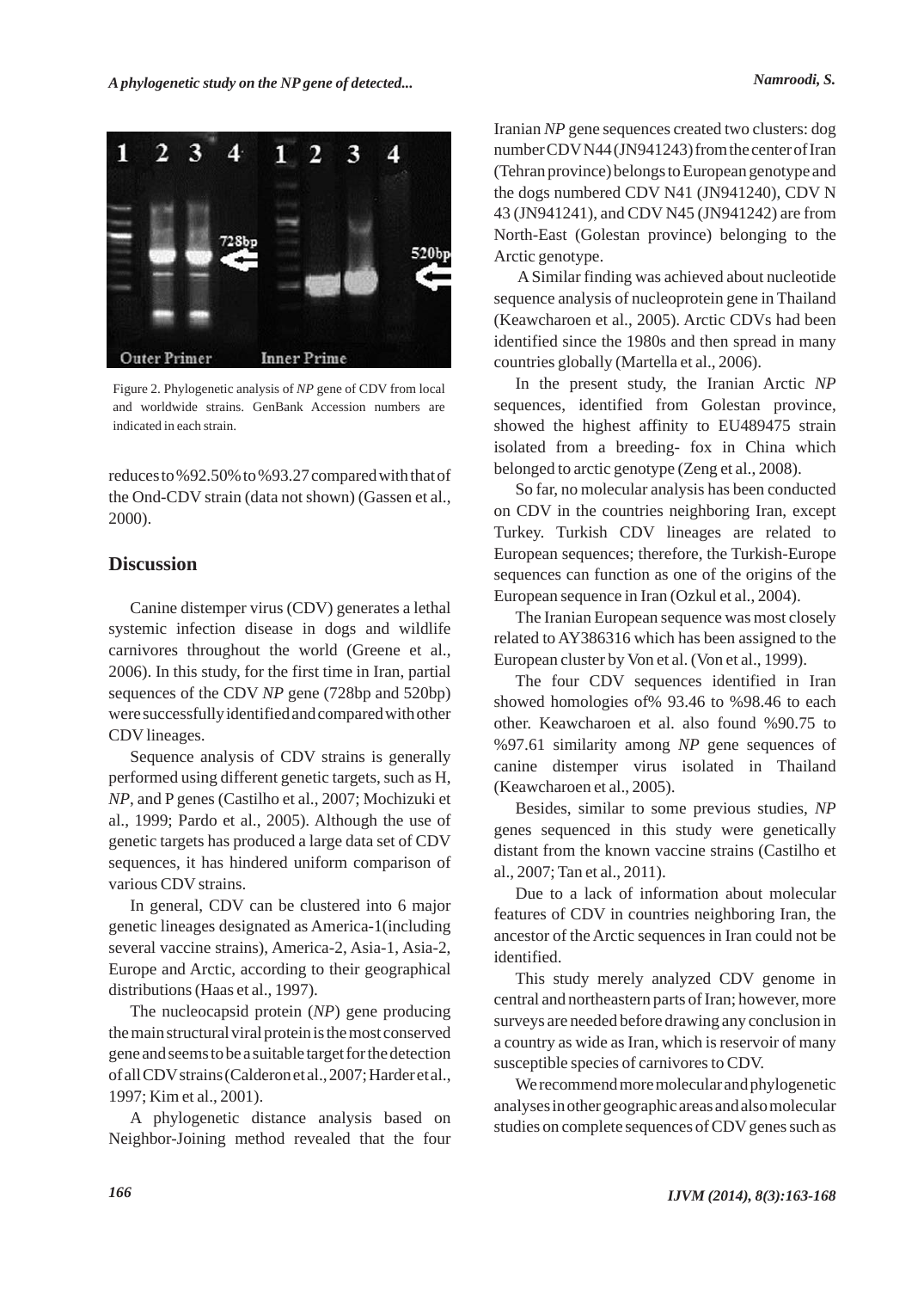## **Acknowledgments**

The authors present their special thanks to Dr. Chrysostomos Dovas (Aristitol University, Thessaloniki, Greece) and Dr. Seuberlich Torsten (Neuro Centre, National and OIE Reference Laboratory for BSE and Scrapie, University of Bern, Switzerland) who kindly provided us with Onderstepoort Vaccine strain of canine distemper virus.

We are also grateful to the personnel of Tasnim Biotechnology Research Center, AJA University of Medical Science, and veterinary university of Tehran for their technical helps.

## **References**

- 1. Appel, M.J., Summers, B.A. (1995) Pathogenicity of morbilliviruses for terrestrial carnivores. Vet Microbiol Robiol. 44: 187-191.
- Blixenkrone-Moller, M., Svansson, V., Have, P., 2. Orvell, C., Appel, M. (1993) Studies on manifestations of canine distemper virus infection in an urban dog population. Vet Microbiol Robiol. 37: 163- 173.
- Calderon, M.G., Remorini, P., Periolo, O., Iglesias, 3. M., Mattion, N., Torre, J. (2007) Detection by RT-PCR and genetic characterization of canine distemper virus from vaccinated and non-vaccinated dogs in Argentina. Vet Microbiol. 125: 341-349.
- Castilho, J.G., Brandão, P.E., Oliveira, P., Macedo, 4. C.I., Peixoto, Z.M.P., Carrieri, M.L. (2007) Molecular analysis of the N gene of canine distemper virus in dogs in Brazil. Arq Bras Med Vet Zootec. 59: 654-659.
- 5. Gassen, U., Collins, F.M., Duprex, P., Duprex, W. P., Baron, M.D., Rima, B.K. (2000) Estab-lishment of a rescue system for canine distemper virus. J Virol. 74: 10737-10744.
- 6. Greene, C.E., Apple, M.J.G. (2006) Canine distemper. In: Infectious Diseases of the Dog and Cat.  $(3<sup>rd</sup>$  ed.) WB. Saunders Elsevier. St. Louis. Mo. USA. p. 25-41.
- 7. Guiserix, M., Bahi-Jabe, N., Fouchet, D., Sauvage, F., Pontier, D. (2007) The canine distemper epidemic in Serengeti: are lions victims of a new highly virulent canine distemper virus strain, or is pathogen circulation stochasticity to blame. J R Soc Interface.

4: 1127-1134.

- Haas, L., Martens, W., Greiser-Wilke, I., Mamaev, 8. L., Butina, T., Maack, D. (1997) Analysis of the haemagglutinin gene of current wild-type canine distemper virus isolates from Germany. Virus Res. 48: 165-171.
- Harder, T.C., Osterhaus, A.D.M.E. (1997) Canine 9. distemper virus-a morbillivirus in search of new hosts?. Trends Microbiol. 5: 120-125.
- 10. Iwatsuki, K., Miyashita, N., Yoshida, E., Shin, Y.S., Ohashi, K., Kai, C., Mikami, T. (1998) The nucleotide and predicted amino acid sequence of the fusion protein of recent isolates of ca-nine distemper virus in Japan. J Vet Med Sci. 60: 381-385.
- 11. Jozwik, A., Frymus, T. (2005) Comparison of the immunofluorescence assay with RT-PCR and nested PCR in the diagnosis of canine distemper. Vet Res Commun. 29: 347-359.
- 12. Keawcharoen, J., Theamboonlers, A., Jantaradsamee, P. (2005) Nucleotide sequence analysis of nucleocapsid protein gene of canine distemper virus isolates in Thailand. Vet Microbiol. 105: 137-142. 22.
- 13. Kim, Y.H., Cho, K.W., Youn, H.Y., Yoo, H.S., Han, H.R. (2001) Detection of canine distem-per virus (CDV) through one step RT-PCR combined with nested PCR. J Vet Sci. 2: 59-63.
- Martella, V., Cirone, F., Elia, G., Lorusso, E., Decaro, 14. N., Campolo, M. (2006) Heterogeneity within the hemagglutinin genes of canine distemper virus (CDV) strains detected in Italy. Vet Microbiol. 116: 301-309.
- 15. Mochizuki, M., Hashimoto, M., Hagiwara, S., Yoshida, Y., Ishiguro, S. (1999)Genotypes of canine distemper virus determined by analysis of the hemagglutinin genes of recent isolates from dogs in Japan. J Clin Microbiol. 37: 2936-42.
- Murphy, F.A., Gibbs, E.P.J., Horzinek, M.C. (1999) 16. Paramyxoviridae-canine distemper.  $(3^{rd}$  ed.) Academic Press. San Diego, USA.
- 17. Ozkul, A., Sancak, A.A., Güngör, E. (2004) Determination and phylogenetic analysis of ca-nine distemper virus in dogs with nervous symptoms in Turkey. Acta Vet Hung. 52: 125-132.
- 18. Pardo, I.D.R., Johnson, G.C., Kleiboeker, S.B. (2005) Phylogenetic characterization of ca-nine distemper viruses detected in naturally infected dogs in North America. J Clin Microbiol. 43: 5009-17.
- 19. Parks, G.D., Ward, C.D., Lamb, R.A. (1992)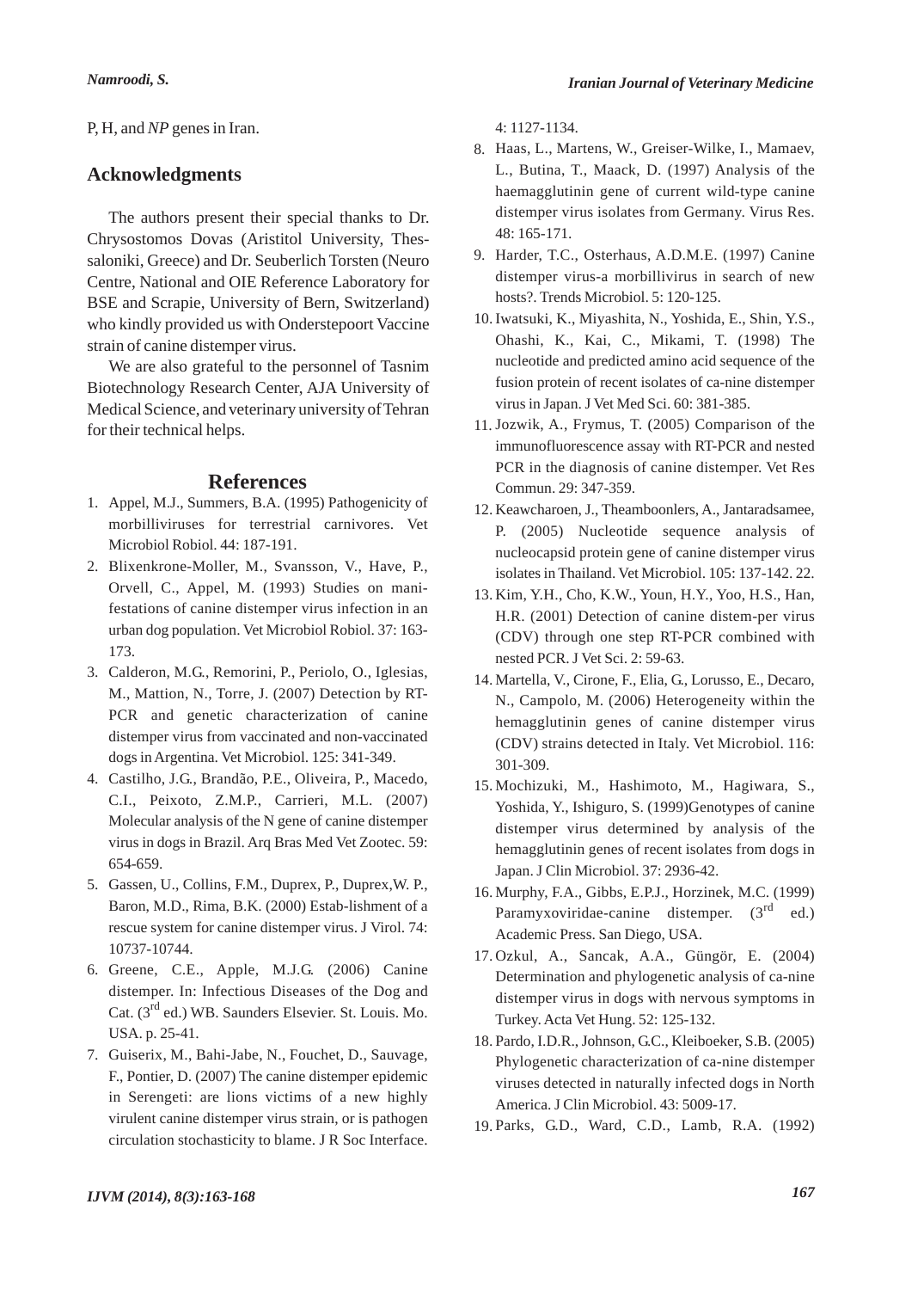## *A phylogenetic study on the NP gene of detected... Namroodi, S.*

Molecular cloning of the *NP* and *L* genes of simian virus 5: identification of highly conserved domains in paramyxovirus *NP* and L proteins. Virus Res. 22: 259-279.

- 20. Scagliarini, A., Battilani, M., Ciulli, S., Prosperi, S., Moranti, L. (2003) Molecular analysis of the *NP* gene of Italian CDV isolates. Vet Res Commun. 27: 355- 357.
- 21. Shin, Y.J., Cho, K.O., Cho, H.S., KANG, S.K., KIM, H.J., KIM, Y.H. (2004) Comparison of one-step RT-PCR and a nested PCR for the detection of canine distemper virus in clinical sam-ples. Aust Vet J. 82: 83-86.
- 22. Tan, B., Wen, Y.J., Wang, F.X. (2011) Pathogenesis and phylogenetic analyses of canine dis-temper virus strain ZJ7 isolate from domestic dogs in China.Virol J. 8: 520-6.
- 23. Thompson, J.D., Higgins. D.G., Gibson. T.J. (1994) CLUSTAL, W: improving the sensitivity of progressive multiple sequence alignment through sequence weighting, position-specific gap penalties and weight matrix choice. Nucleic Acids Res. 22: 4673-4680.
- 24. Von, M., Harder, V., Moennig, T.C., Rautenberg, P., Nolte, I., Haas, L. (1999) Rapid and sensitive detection of immunoglobulin M (IgM) and IgG antibodies against canine distemper vi-rus by a new recombinant nucleocapsid protein-based enzymelinked immunosorbent as-say. J Clin Microbiol. 37: 1049-56.
- 25. Yoshida, E., Iwatsuki, K., Miyashita, N., Gemma, T., Kai, C., Mikami, T. (1998) Molecular analysis of the nucleocapsid protein of recent isolates of canine distemper virus in Japan. Vet Microbiol. 59: 237-244.
- 26. Zeng, X., Liu, L., Hua, Y. (2008) Sequence analysis of nucleocapsid protein gene of Canine distemper virus isolates from breeding-fox in China. NCBI, Unpublished.